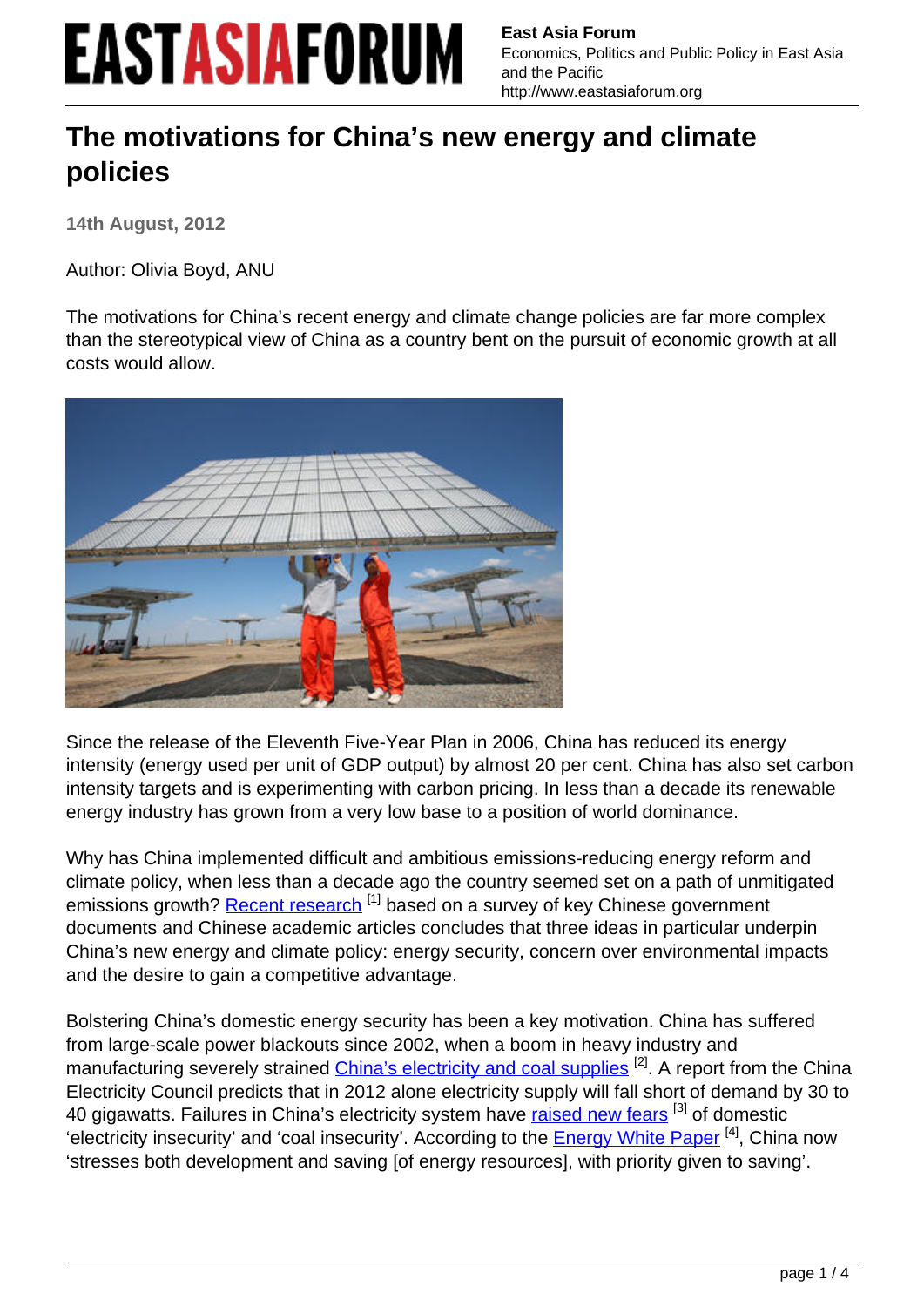**East Asia Forum** Economics, Politics and Public Policy in East Asia and the Pacific http://www.eastasiaforum.org

China now has a system that constrains energy use at multiple levels of the Chinese economy, ranging from central and local governments to individual enterprises. Old, small and inefficient facilities were gradually closed down by the government in the course of the Eleventh Five-Year Plan. Largely as a result of this, the average efficiency of China's electrical power plants is now higher than the US. Financial incentives — including the removal of fuel subsidies, energy tax reform and changes in electricity pricing — also aim to improve efficiency. China reduced its emissions from a business-as-usual trajectory by 1550 metric tonnes of CO2-equivalent over the Eleventh Five-Year Plan. Improvements in energy efficiency represent 87 per cent of this reduction.

As concern grows over <u>[local environmental pollution](http://www.gov.cn/english/2006-09/11/content_384596.htm)</u> [5], the government is becoming increasingly aware of damages caused by climate change. This understanding is the second motivation for policy action. Several government documents, including a [book-length review](http://www.cma.gov.cn/2011xwzx/2011xqxxw/2011xqxyw/201111/t20111115_153908.html) [6] of climate change impacts and two climate change White Papers (published in [2008](http://www.china.org.cn/government/news/2008-10/29/content_16681689.htm)<sup>[7]</sup> and in  $2011$   $^{[8]}$ ), report that climate change poses a great threat to China's economic growth, poverty-alleviation efforts, water resources, agricultural production, and to China's rich and populous coastal areas.

Until the Twelfth Five-Year Plan many of China's climate-related goals [repackaged policies](http://hup.sub.uni-hamburg.de/giga/jcca/article/viewFile/63/63) [initiated for other goals](http://hup.sub.uni-hamburg.de/giga/jcca/article/viewFile/63/63) [9], such as energy security or local pollution control. But at the 2009 climate change conference in Copenhagen, the government announced that China would reduce its CO2 emissions intensity by 40–45 per cent by 2020. The Twelfth Five-Year Plan sets a target of 17 per cent reduction in CO2 intensity by 2015. This is the first time that an explicit carbon target has been included in China's national policy.

In the Twelfth Five-Year Plan seven provinces and cities will begin trialling emissions trading schemes. The central government has also made clear its intention to introduce a [national](http://www.ccchina.gov.cn/cn/NewsInfo.asp?NewsId=23889) [carbon pricing scheme](http://www.ccchina.gov.cn/cn/NewsInfo.asp?NewsId=23889) [10] around 2015. A national carbon price in China would constitute the largest endeavour in climate economics ever attempted.

Finally, there is [a growing consensus](http://www.chinacleanenergydb.com/renewable-energy/strategic-plans)<sup>[11]</sup> in Chinese policy circles that the world is on the brink of a major energy transformation away from fossil fuels to renewable energy sources. [Government documents](http://www.ndrc.gov.cn/fzgh/ghwb/115zxgh/P020070930491947302047.pdf)<sup>[12]</sup> stress that China must 'gain a first-mover advantage' and seize the economic opportunities of this historic transition.

The Chinese government has backed up its declarations with extensive public financing for renewable energy. The government has established feed-in tariffs for wind and photovoltaic solar power, imposed an additional fee on all electricity end-users to fund renewable energy development, and has made it mandatory for grid operators to produce electricity from renewable sources. Renewable energy state-owned enterprises are supported through local content rules and by contracts, to the *[chagrin of some international competitors](http://www.ustr.gov/about-us/press-office/press-releases/2011/june/china-ends-wind-power-equipment-subsidies-challenged)*<sup>[13]</sup>. The result is that China is now the largest investor in renewable energy in the world: it has the largest installed wind power capacity of any country, and has gone from supplying 1 per cent to supplying 49 per cent of the world's photovoltaic solar panels in the last decade.

China's new energy and climate policies alone will not necessarily be sufficient to meet its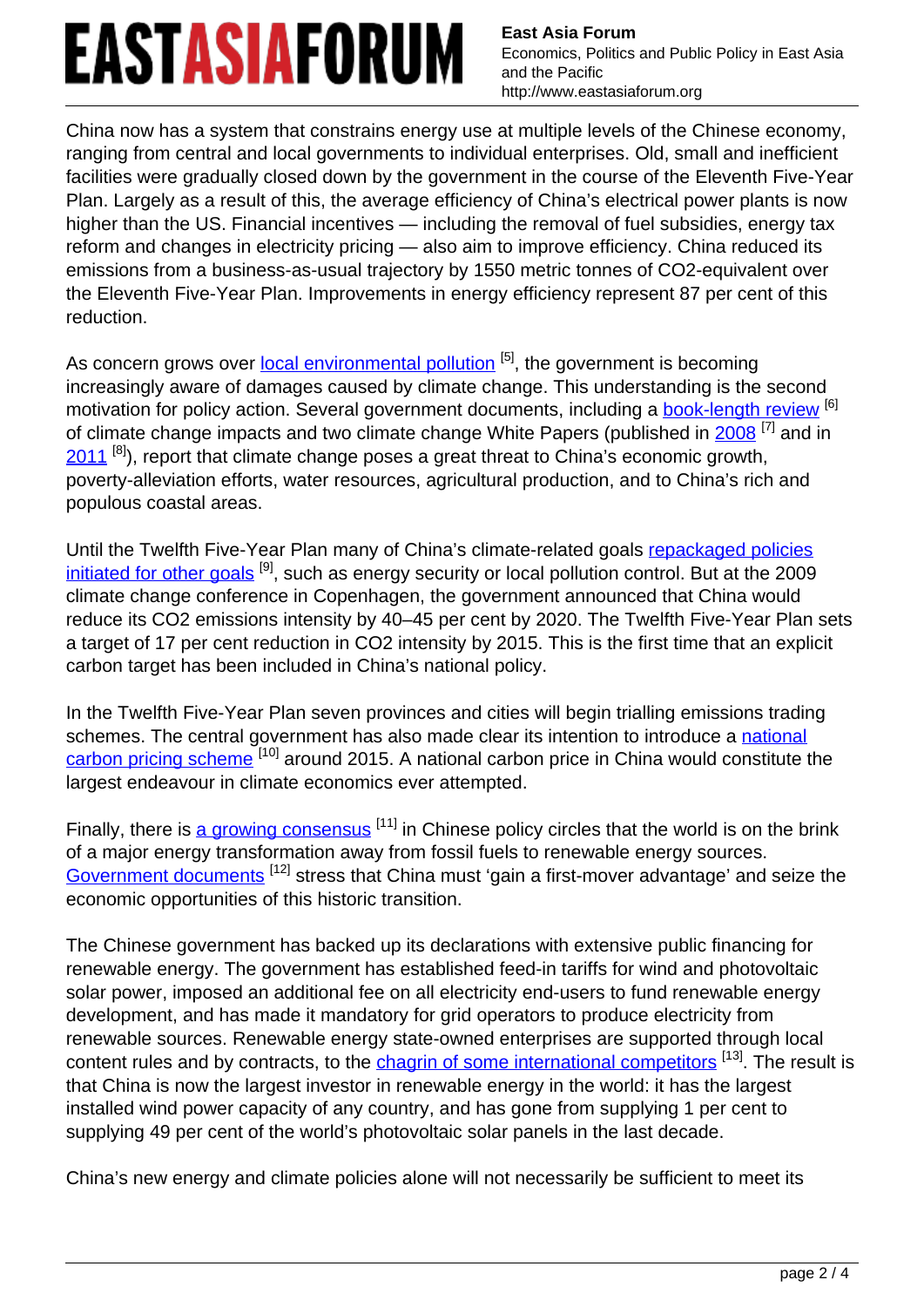**East Asia Forum** Economics, Politics and Public Policy in East Asia and the Pacific http://www.eastasiaforum.org

mitigation obligations. China's per capita emissions are now at European levels, and China will continue to account for roughly 30 per cent of global emissions until 2030. While renewable energy investment, carbon trading experimentation and energy efficiency are an important beginning, China's response to climate change will need to grow with its increasing responsibilities. But the strength of China's domestic climate action and the depth of its motivations should prompt opponents of climate action in developed countries to review their tired assumptions that China does not care about climate change and is doing nothing.

Olivia Boyd recently graduated with a Master of Arts (Asian Studies) from the [Australian](http://asiapacific.anu.edu.au/) [National University](http://asiapacific.anu.edu.au/)<sup>[14]</sup>.

This is an abridged version of [a paper](http://ideas.repec.org/p/een/ccepwp/1205.html) <sup>[15]</sup> presented at the [Centre for Climate Economics and](http://ccep.anu.edu.au/) [Policy](http://ccep.anu.edu.au/)<sup>[16]</sup>, the Australian National University.

Article from the East Asia Forum: **http://www.eastasiaforum.org**

URL to article: **http://www.eastasiaforum.org/2012/08/14/the-motivations-for-chinas-new-energy-and-cli mate-policies/**

[1] Recent research: **http://ideas.repec.org/p/een/ccepwp/1205.html**

[2] China's electricity and coal

supplies: **http://www.eastasiaforum.org/2011/12/05/securing-chinas-energy-supplies/**

[3] raised new fears: **http://www.tandfonline.com/doi/abs/10.1080/00396330600594322**

[4] Energy White Paper: **http://www.china.org.cn/english/environment/236955.htm**

[5] local environmental pollution: **http://www.gov.cn/english/2006-09/11/content\_384596.htm**

[6] book-length review:

**http://www.cma.gov.cn/2011xwzx/2011xqxxw/2011xqxyw/201111/t20111115\_153908.html**

[7] 2008: **http://www.china.org.cn/government/news/2008-10/29/content\_16681689.htm**

[8] 2011: **http://www.gov.cn/english/official/2011-11/22/content\_2000272.htm**

[9] repackaged policies initiated for other goals:

**http://hup.sub.uni-hamburg.de/giga/jcca/article/viewFile/63/63**

[10] national carbon pricing scheme:

**http://www.ccchina.gov.cn/cn/NewsInfo.asp?NewsId=23889**

[11] a growing consensus:

**http://www.chinacleanenergydb.com/renewable-energy/strategic-plans**